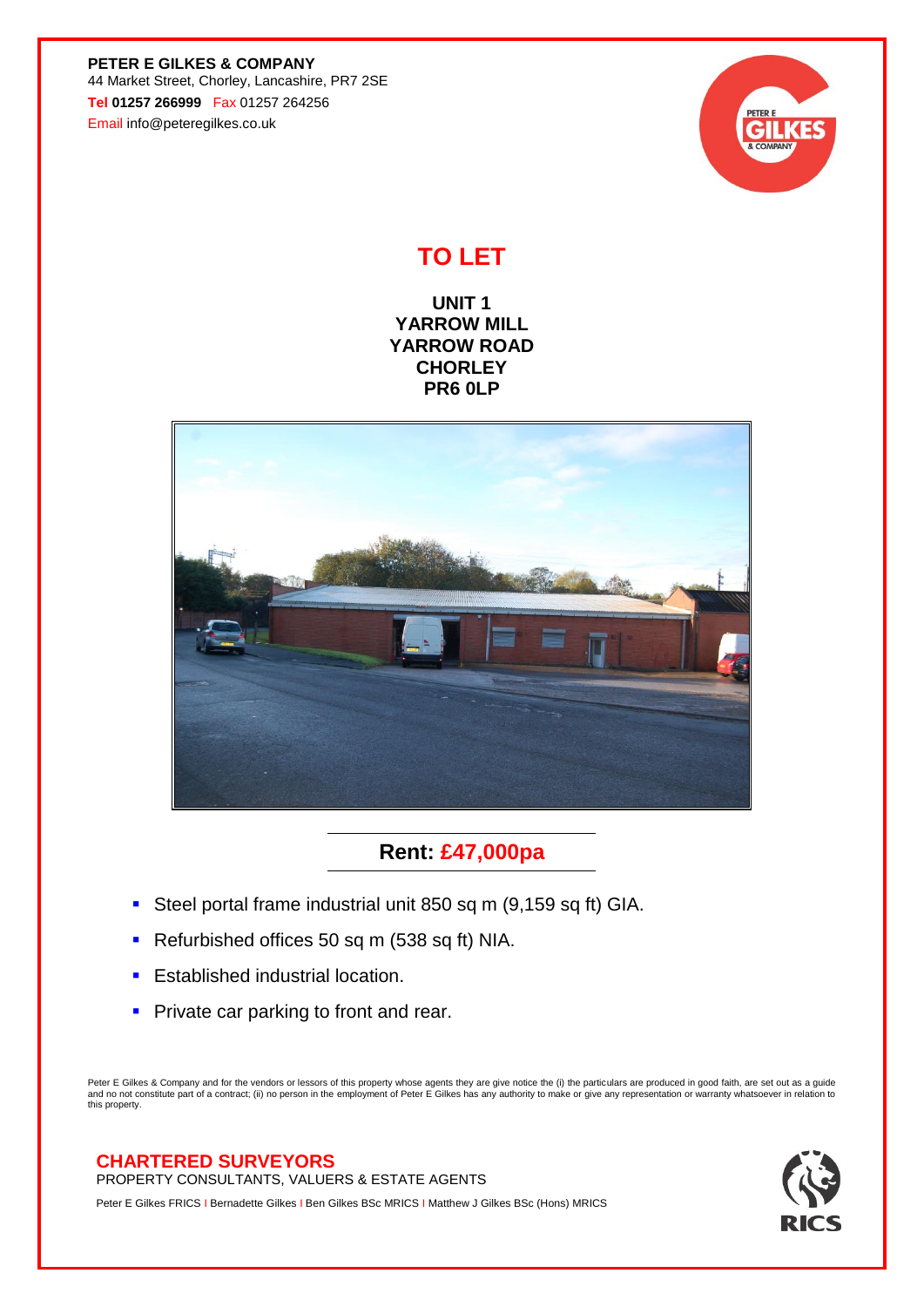**scription:** Steel portal framed industrial unit located within the former Yarrow Mill which provides open plan warehouse accommodation and recently refurbished office accommodation.

**Location:** Situated on the outskirts of Chorley Town Centre the property can be accessed off Lyons Lane (A6) and proceeding up either Brook Street or Eaves Lane (B6228) meeting the roundabout junction at Yarrow Road where the property is approximately 300m on the right hand side.

## **Accommodation: Ground Floor**

*(all sizes are approx)* Workshop 28.6m x 31.5m = 900 sq m GIA (93'9 x 103'4 = 9,697 sq ft GIA) including

Boardroom 17.6 sq m (189 sq ft)

Kitchen 5.8 sq m (62.5 sq ft)

Office 17.8 sq m (191 sq ft)

Office/Storeroom 14.3 sq m (154 sq ft)



Rear View

Private loading entrance with private car park to front and rear elevation. **Outside:** 

## **Lease Terms:**

| Rent:              | £47,000 per annum with the first three months payable on completion and<br>monthly in advance by standing order thereafter. |
|--------------------|-----------------------------------------------------------------------------------------------------------------------------|
| Term:              | Three years or multiples thereof.                                                                                           |
| <b>Use</b>         | (B1) Business, (B2) General Industrial and (B8) Storage or Distribution.                                                    |
| Repairs:           | Full repairing responsibility upon Tenant.                                                                                  |
| <b>VAT</b>         | Maybe payable at the appropriate rate.                                                                                      |
| <b>Legal Costs</b> | Each party to bear their own legal expenses.                                                                                |
| Rates              | Tenant's responsibility.                                                                                                    |
| Services:          | Tenant's responsibility.                                                                                                    |
| Insurance:         | Landlord to insure with Tenant responsible for payment of premium as<br>additional rent.                                    |